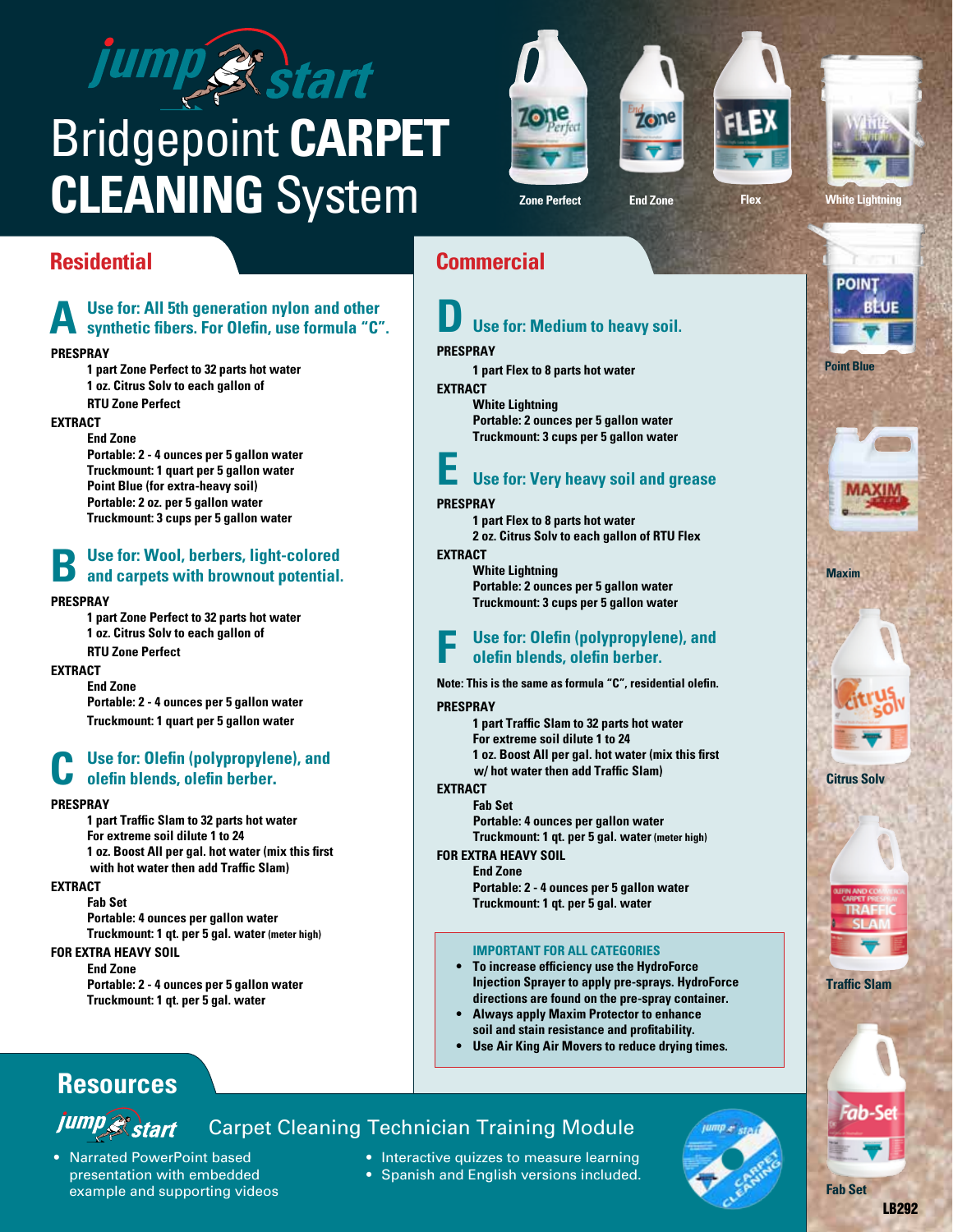## **Encapsulation Commercial Carpet Maintenance Procedures**

### Procedure

- **1** Pre-vacuum the area to be cleaned to remove excess soil.
- **2** Mix one part **Encapuclean Green DS** with sixteen parts water (8 oz. solution with one gallon of water) into your pump-up or electric pressure sprayer.
- **3** Apply the ready-to-use solution as a mist in a consistent overlapping pattern. Use more solution only in heavily soiled areas.
- **4** Agitate the **Encapuclean Green DS** into the carpet with a counter-rotating cylindrical brush agitation machine, a shampoo brush, or a pre-moistened microfiber bonnet pad.



- **5** Allow the cleaning solution to completely dry. Use an **Air King** air mover to reduce drying times
- **6** Vacuum the carpet thoroughly.
- **7** For ongoing maintenance programs consider Bridgepoint **Encapuclean** with **Maxim** which provides the carpet with enhanced soil resistant protection and replenishes the stain resistance of commercial nylon carpet.



## **Spot and Stain Removal Chart**

#### **A. Water-B. Coffee, C. Grease or Based Spots Tea, Urine, Feces Oil-Based (Food & Beverage) Apply Stain Zone If spot is grease or oil-based, such If spot is water-based, such as: as: salad dressing, Some decaffeinated chocolate, ketchup, sauces, etc. cosmetics, tar, etc. coffees contain dyes. If the stain stays after Apply Avenge using Stain Zone, apply Apply All Solv or Coffe Stain Remover Solvent Clean If spot persists. . . Apply Protein Spotter If spot persists. . . If spot persists. . . Apply Avenge Apply P.I.G. If stain remains, go to Advanced Stain If stain remains, Removal, System 1 Apply Solvent Clean go to Advanced Stain Removal, System 1 for coffee and tea. If stain remains, go to Advanced Stain Go to Advanced Stain Removal, System 2Removal, System 2 for urine. Sept G. Ink E. Gum F. Rust D. Unknown If spot is rust: If spot is ink: If spot is gum: If spot is unidentifiable: Apply Gel Break Apply T-Rust Apply P.I.G. Apply All Solv or Solvent Clean Extract with water If spot persists. . . Repeat to remove Blot with any remaining color pigment. Citrus Solv If spot persists. . . Apply Avenge Apply All Solv If stain remains, go to Advanced Apply Avenge Stain Removal 2 If stain remains, go to Advanced Stain Removal System 2**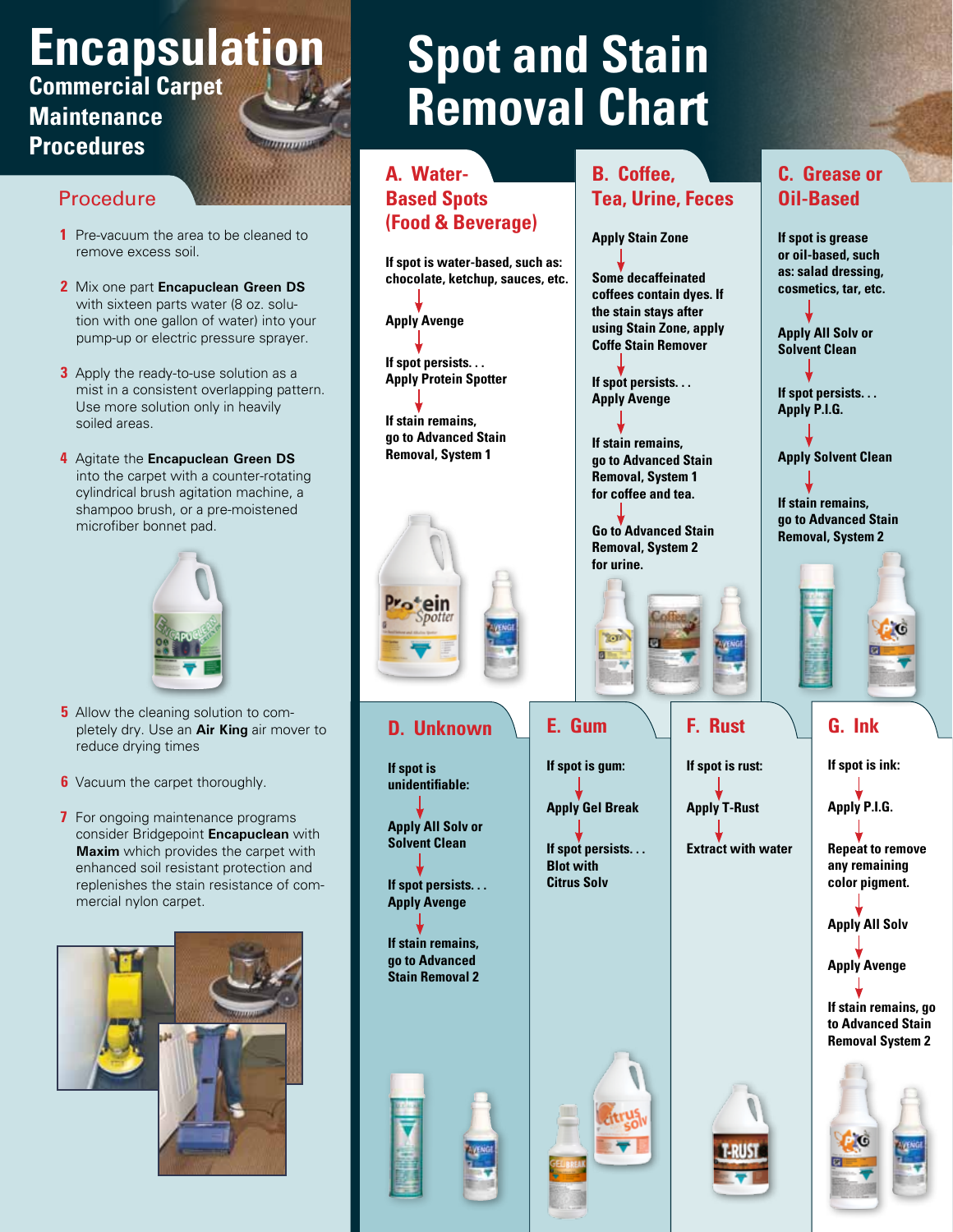### **Procedures for successful spot removal and stain treatment**

- **1** Inspect to determine the source of the spot.
- **2** Test the carpet or fabric being treated with all spotting solutions that may be used for colorfastness before application.
- **3** Apply the spotting solution to the affected area sparingly and agitate the spotting solution with your spotting spatula.
- **4** Tamp the spotting solution (never rub) into the fibers using a tamping brush and a clean, absorbent white towel.
- **5** Allow the spotting solution adequate dwell time (usually two to three minutes).
- **6** Extract or blot the affected area with water to remove the spot and the spotting solution.

## **Advanced Stain Removal**

## System 1

If source material is something you eat or drink (except mustard)

- **1** Using water only, rinse spot free of any other chemical from previous spotting attempts.
- **2** Apply Red Zone Part A to the entire spot. Let dwell for 20-40 seconds. Apply Red Zone Part B to the entire spot. Let dwell for 20-40 more seconds. If you still see color in the stain, apply steam heat. When color fades, rinse and extract thorougly with hot water.
- **3** Pretest carpet/fabric for colorfastness.
- **4** Apply steam from a vapor steamer for one to two minutes, or longer if needed. Pay careful attention to area being treated and watch for color change. Note: (You may use a slightly damp white cotton towel and an iron as heat source if steamer is unavailable. Check periodically for color change
- **5** Extract treated area.
- **6** Repeat steps as necessary.

## System 2

If source material is something you would not eat or drink (but to include mustard)

- **1** Always pretest for colorfastness in an inconspicuous area.
- **2** Follow these instructions using Stain Zone
- **3** Apply straight across the affected area of the stain. Allow to dwell five to ten minutes. Agitate with spotting spatula or tamping brush, and blot with clean, colorfast white absorbent towel. Rinse and extract area thoroughly to remove as much of the stain and moisture as possible. If any residual stain remains, apply StainZONE again. Allow to dry. Do not judge final results until solution has dried. KEEP CHILDREN AND PETS AWAY FROM TREATED AREA UNTIL IT IS COM-PLETELY DRY. For mustard stains, consider prolonged exposure (20 minutes - 4 hours) to an ultraviolet light.

Notice: This product contains oxidizers and may affect the original color of the carpeting, especially when used in conjunction with heat and other accelerating actions.

### **Resources**

### **Bridgepoint Spotting Kit**



Amazing SoftSide bag with rigid bottom and easy-carry shoulder strap.

This kit contains necessary tools, spotting solutions, as well as the Laminated Spotting Guide.



Spot and Stain Removal Quick Reference Guide

- Narrated Power-Point based presentation with embedded example and supporting videos
- • Complete manuals
- Interactive quizzes to measure learning
- Spanish and English versions included.